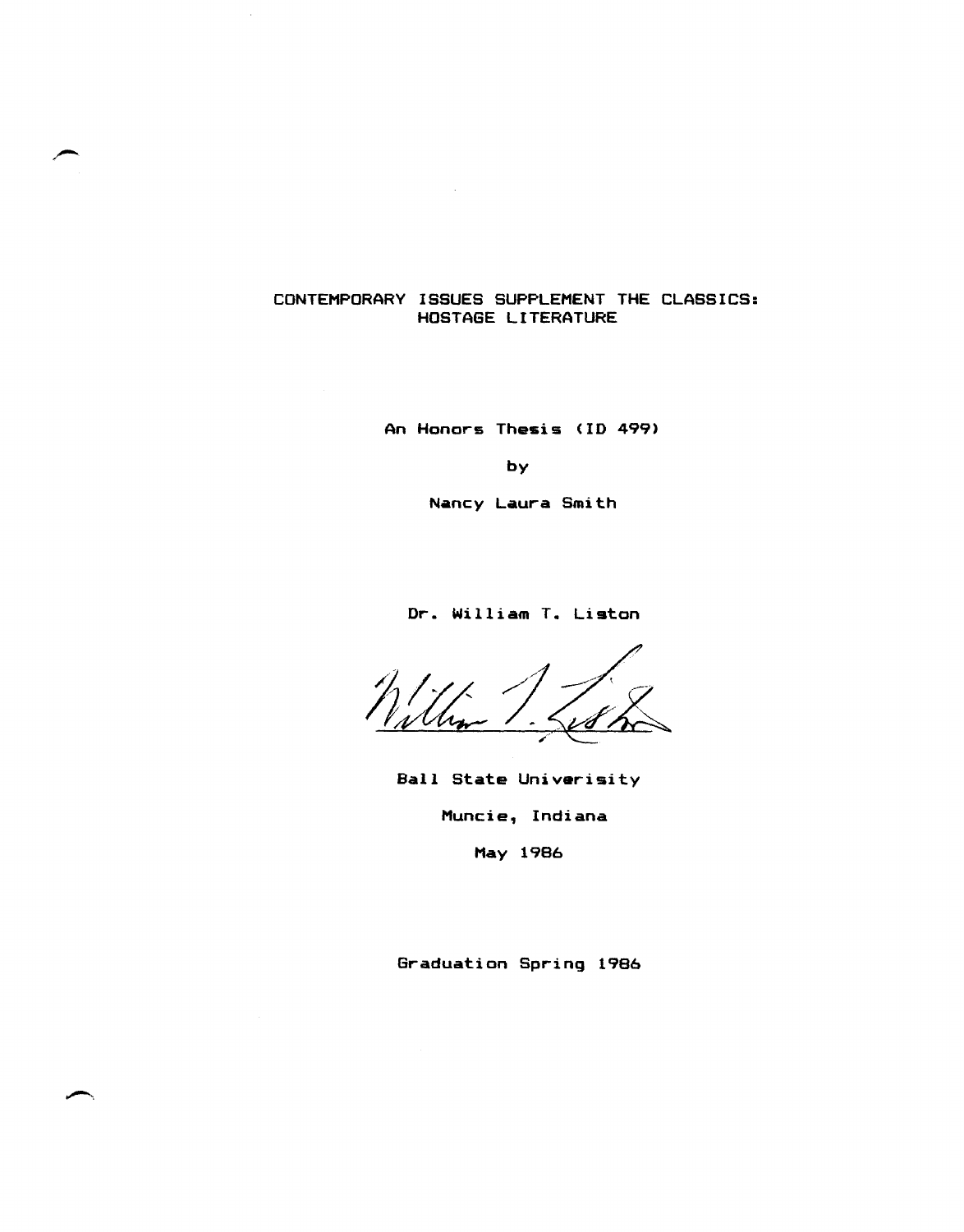The Symbionese Liberation Army kidnapped Patty Hearst, granddaughter heiress of the newspaper millionaire William Randolph Hearst, in February 1974. Miss Hearst was to be released in exchange for an SLA-demanded food program for the poor in San Francisco. Surprisingly, Hearst converted to the thinking of her captors and joined in the SLA crusade. Months later, she was captured and jailed for armed robbery performed in the service of the SLA.

At Uganda's Entebbe Airport, pro-Palestinian skyjackers held 105 hostages for nearly a week in July 1976. Israeli commandoes rescued the terrified captives in a daring military movement, thwarting the strategies of Uganda's president Idi Amin Dada.

Early in 1977 Anthony Kiritsis, a former West Point gun instructor, marched into an Indianapolis mortgage company which had recently foreclosed on his loan and seized Richard Hall, a member of the family which owned the company, at the point of a sawed-off shotgun; he then moved Hall to an apartment which he claimed was wired with explosives. Kiritsis calmly demanded that the mortgage company remove the loan foreclosure from the company records and issue a formal apology and that the police grant a guarantee of immunity to Kiritsis in order to achieve Hall's release. After 63 hours of captivity, Kiritsis released Hall.

Amid strong Iranian demands on the U.S. to hand over Mohammad Reza Pahlavi, the Shah of Iran, who was in the U.S. seeking medical assistance, Iranian terrorists seized the United States Embassy in Tehran--replete with a large group of Americans--in November 1979. As 444 days passed, the captivity of the 52 hostages who remained in Iran became a plight for all Americans; we awaited their release which occurred on January 20, 1981.

A Vietnam veteran, Jay W. Stader, held six hostages at the newspaper offices of the <u>Muncie Star</u> in Muncie, Indiana,<br>for 90 minutes on November 4, 1981. This siege was, for 90 minutes on November 4, 1981. according to Stader, a protest against the veterans' deprivation of a hero's welcome home in contrast to the warm welcome given to the returning Iranian hostages.

A wave of terrorism, particularly kidnapping and hostage-taking, increasingly plagues our cities, our nation, and our world. Various incidents ranging from the SLA's kidnapping of Patty Hearst to the hostage hold-up at the Muncie Star offer illustrations of just how far hostage

 $\rightarrow$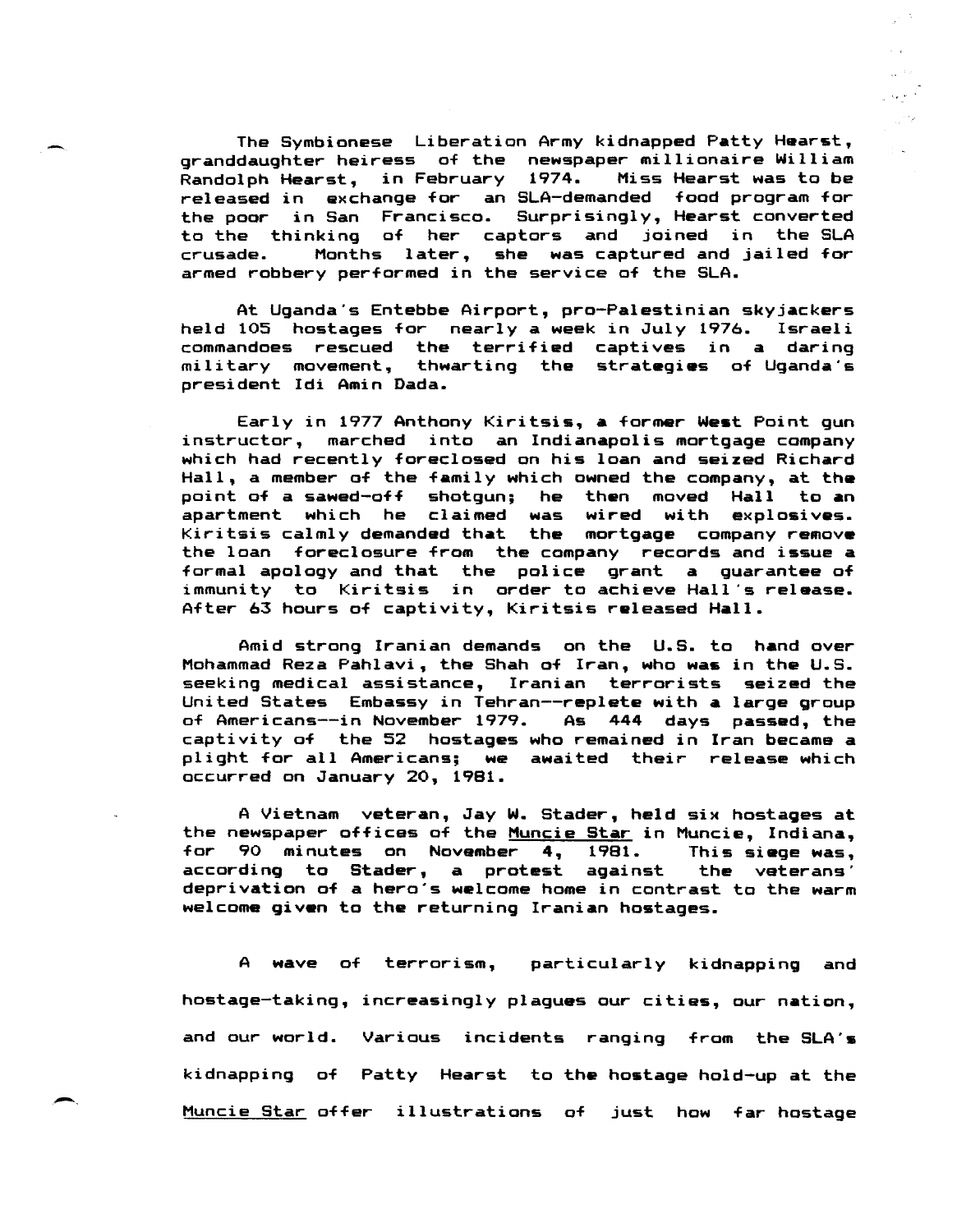terrorism reaches. It is a rare week for the newscaster or journalist who does not cover a hostage crisis which demands local, national, or international attention. The frequency of such hostage crises startles us; plainly, we hardly recuperate from one hostage incident when we turn our attention to the strategy of another: a common, even repetitive, occurrence. The students know what's happening; they have the opportunity to view it on television--as the news bulletin interrupts the Bill Cosby Show--or hear it blasted over their jammer--as the d.j. intrudes into the fadeout of "Manic Monday." But why should this topic of terrorism spark my secondary English teacher interests? How does an awareness of hostage terrorism affect the study of literature in my English classroom?

To explain, I offer an illustration of the trial-like inquiry which I (and the bulk of English teachers) face: as students plop in a survey literature class, they demand, "Why do we have to learn this stuff? Why can't we read something that's not ancient?" Unless the classroom climate is truly atypical, cries and questions of "why do we have to read Crane's The Red Badge of Courage or Emerson's 'The American Scholar'?" burst out at the slightest hint of a reading assignment. Given this stance--this dislike for the "classics"--I offer an alternative avenue of study to appeal to student interests. While I certainly do not advocate abandoning the claSSics, I suggest taking a look at some

2

-.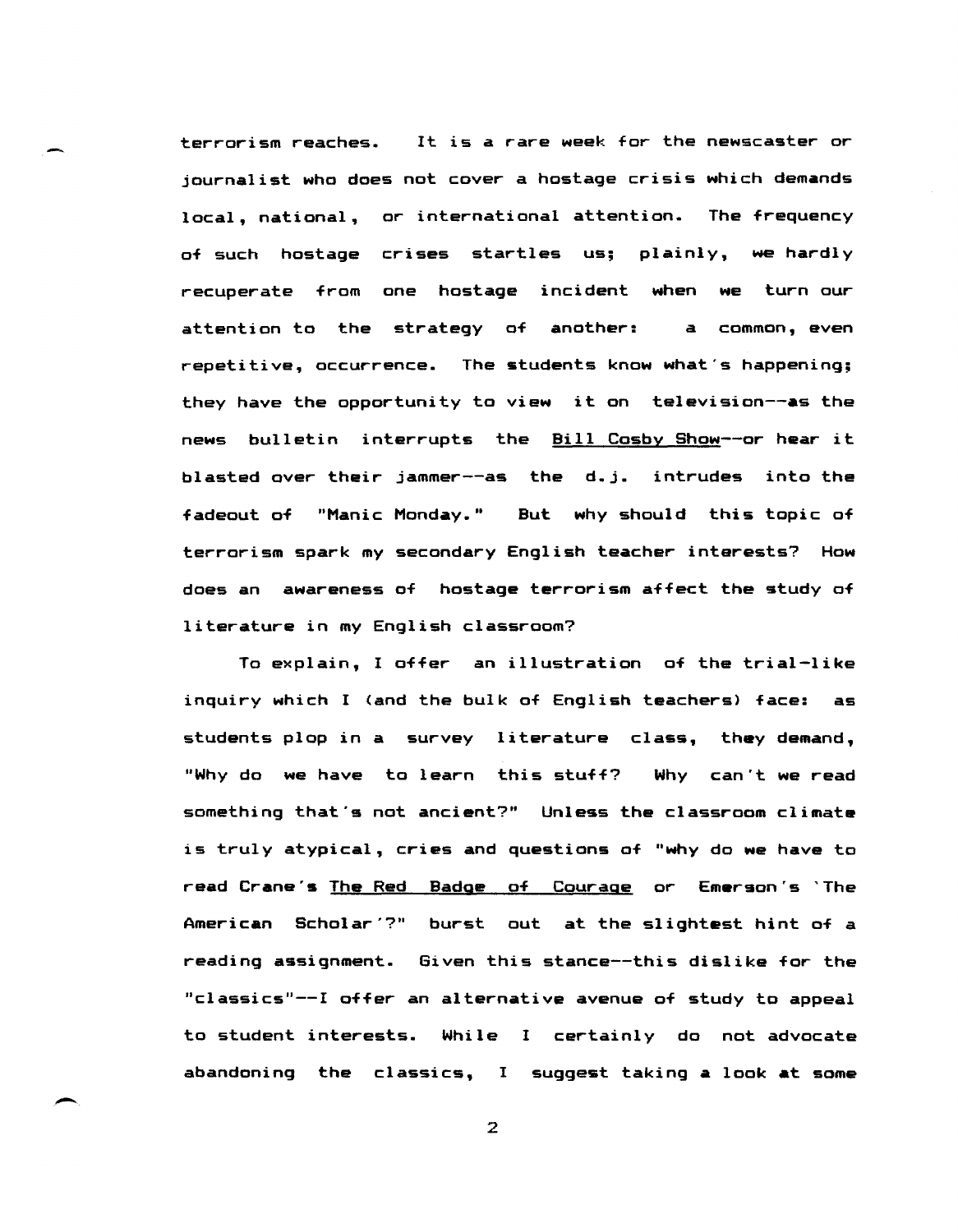material which deals with exciting, contemporary hostage events, which has literary value, and which also stems from literary roots literature. early colonial literature--hostage

It would be a misconception to assume that hostage incidents are manifestations solely of the 1970s and '80s: primitive hostage events can be traced back within the realm of U.S. history to the literature of colonial America in the form of captivity narratives. These narratives (a distinct genre worthy of study) are abundant, detailed descriptions of early pioneers' capture by Indians. The significances of captivity narratives are that in addition to relaying the hostage ordeal, they act as testimonies indicating cultural, historical, and theological interests. Study of these early hostage accounts fosters an awareness of such concerns; certainly, study of captivity narratives would enhance a cooperative study of other colonial literature or a crossdisciplinary study of colonial history. A captivity narrative which serves to illustrate the duality of a narrative--literary value as well as an undercurrent of beliefs and pertinent concerns--is The Narrative of the Captivity and Restoration of Mrs. Mary Rowlandson.

During the years of King Phillip's War, many frontier settlements were plagued by Indian attacks. These relentless attacks culminated in bloody battles, deaths, and the capture of many survivors. One such attack in

3

.-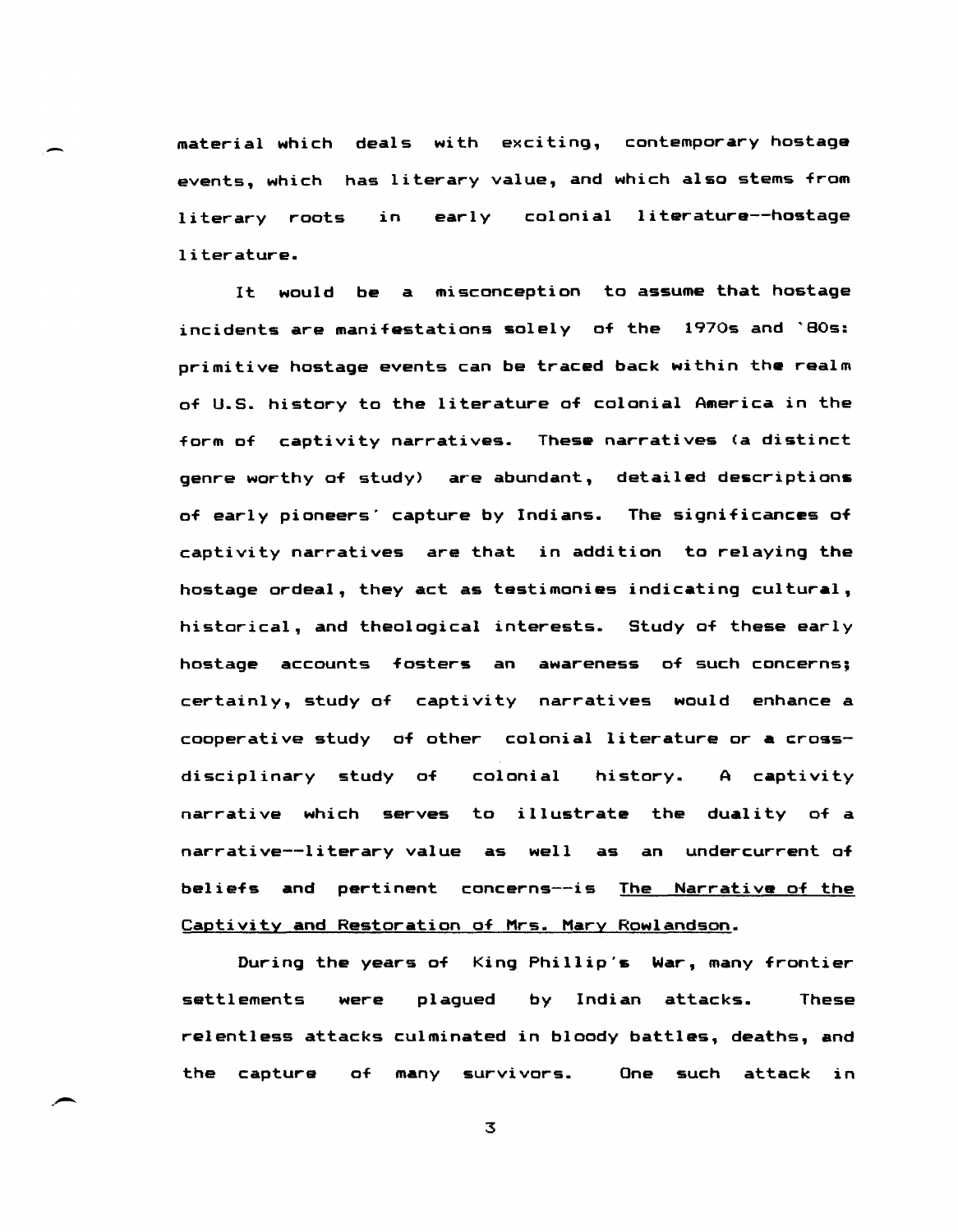Lancaster, Massachusetts, on February 20, 1676, resulted in the capturing of several hostages, including Mrs. Mary Rowlandson. Her captivity lasted seven weaks and five days, throughout which the Wampanoag Indians relocated twenty times, or made twenty "removes." After intense suffering and agonizing in the Indian wilderness, Mrs. Rowlandson recorded a realistic description of the events of her captivity and eventual release. Printed in 1682, Mrs. Rowlandson's narrative consists of an authentic account of the hostage ordeal which tried her Puritan faith in God. She rationalizes her captivity, believing that it is a sort of spiritual test; Mrs. Rowlandson believes that by divine mission God has meant for her to be taken hostage--to live with savages and be at their mercy. This captivity remains a first-hand testimony <in journal format) of Mrs. Rowlandson's Puritan spirit.

Classroom study of The Narrative of the Captivity and Restoration of Mrs. Mary Rowlandson may occur on multiple academic levels. The most obvious course of study is to attend the narrative as a purely historical piece of hostage literature--identify persons involved, dates, historical impact, etc. Captivity narratives provide a one-sided stance toward the capture; not much insight can be gained into the captors' motives. But there is more than historical fact to glean from Mrs. Rowlandson's account--it is not a mere statement of her capture. Rather, the content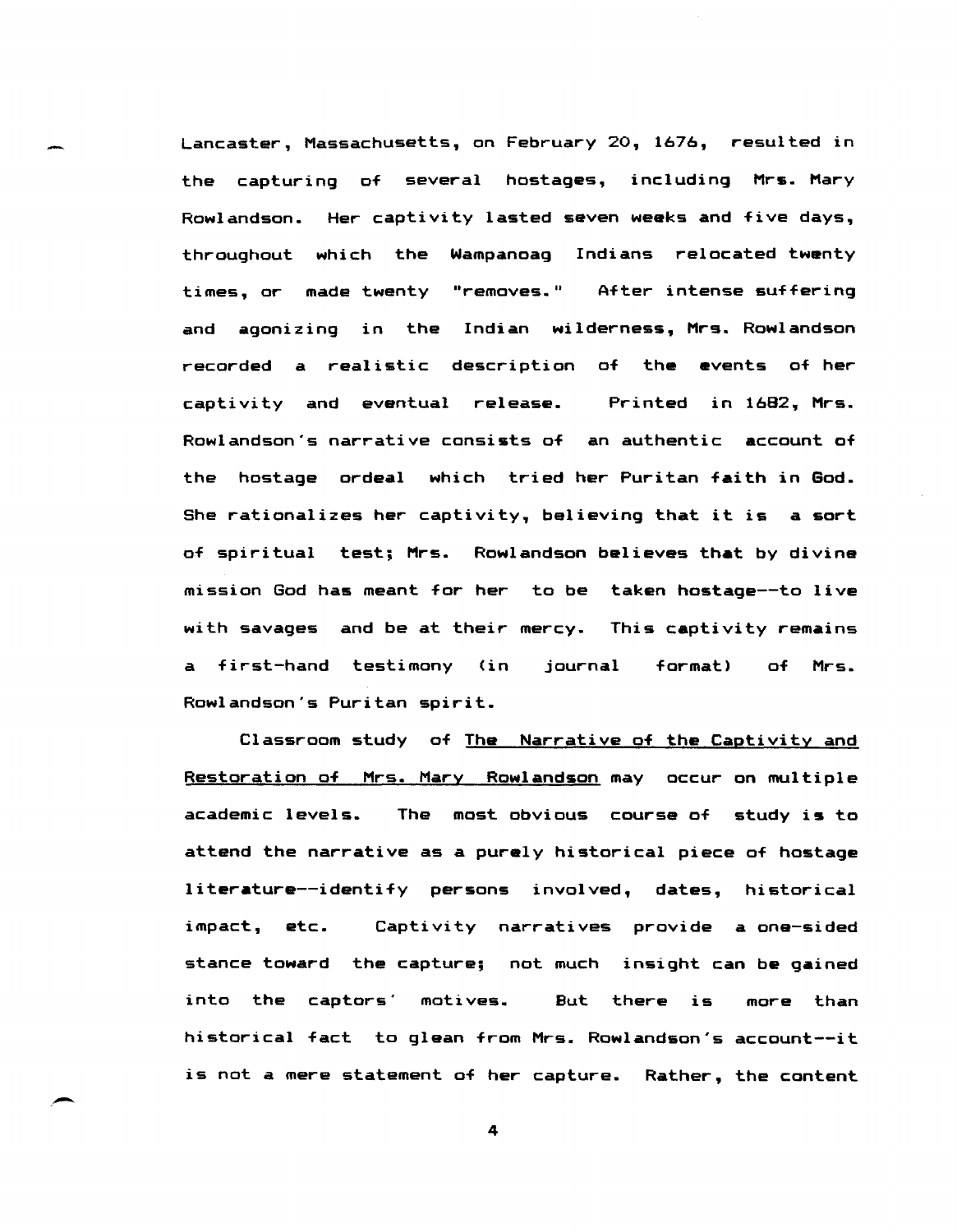of the narrative lends itself to student discussion of deeply valued Puritan beliefs, the reliance on such beliefs, Mrs. Rowlandson's behavior as a hostage, and the extent a captivity effects a per<mark>son</mark>ality change. Anoth**e**r possible avenue of discussion is to compare the narrative to the contemporary realm. A discussion of symbolism works appropriately with this account because Mrs. Rowlandson journeys symbolically throughout her captivity. Mrs. Rowlandson's heavy reliance on her Puritan faith progresses from innocence (before captivity) to the fallen state of man--e.g., Mrs. Rowlandson abandons her precise Puritan table manners and grapples, frantically, for the meager Indian food rations--(empathy toward the captors) to eventual rebirth (release). The symbolic journey requires critical reading from skillful high school students. Colonial hostage material certainly abounds with opportunities for multiple avenues of classroom study

Several pieces of hostage literature provide appropriate, refreshing material for advanced students: the concepts, structure, and style demand sophisticated students. Classroom study of advanced hostage literature (whether it be fiction or non-fiction, essay or case study) refines reading skills as well as cognitive skills and comprehension. In addition, issues such as conflicts between cultures or political discussions of hostage literature. Often, captors' motives squabbles surface with

5

-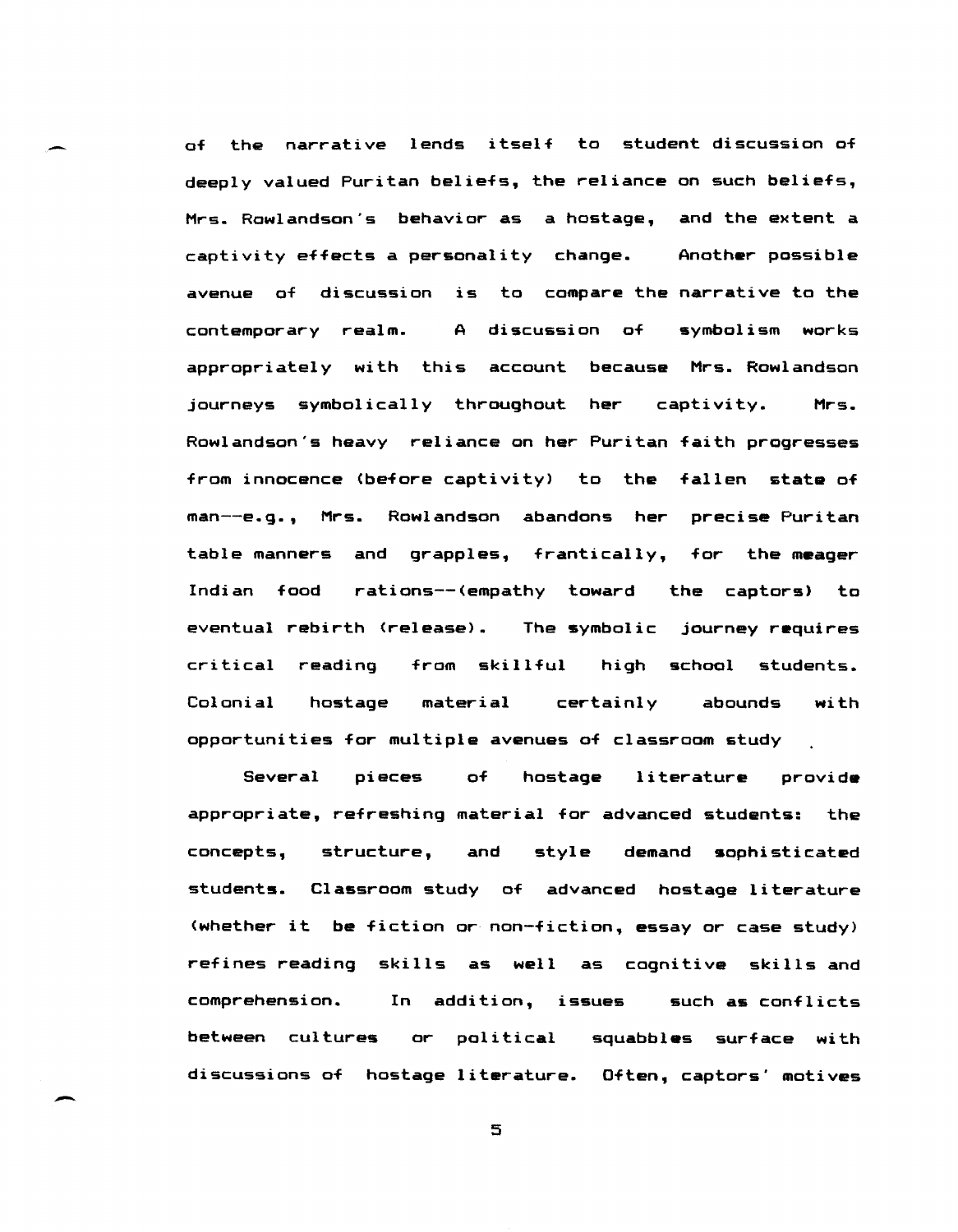and hostage responses offer psychological appeal to the advanced reader. For example, hostage literature might lead the reader to evaluate the importance of language choice in the dialogue of negotiation procedures which achieve a hostage release (is it effective...is it efficient...how might it be improved?) or examine the effects of hostage trauma on an individual.

A fictional hostage novel which represents highinterest material for an advanced reader is Soul Catcher by Frank Herbert. Herbert creates a story of a collegeeducated Indian from the University of Washington, Charles Hobuhet, who assumes his ancient Indian name, Katsuk, and reverts to the lore of his ancestors in order to escape from the modern white world. As Katsuk, Hobuhet holds conversations with various elements of nature--particularly a bee and a raven--according to ancient lore and eventually determines that he is the chosen redeemer of the entire Indian nation. At this point, it is clear that Hobuhet is psychologically unstable. As expiation for the injustices dealt to his civilization, Katsuk takes David Marshall, 13 year-old son of an Undersecretary of State, from an elite summer camp as a hostage to be sacrificed in an ancient ceremony. David journeys with Katsuk through the wilderness, watching the disintegration of a rational man and surviving on the simple provisions of nature. To conceal his young hostage, Katsuk commits a murder and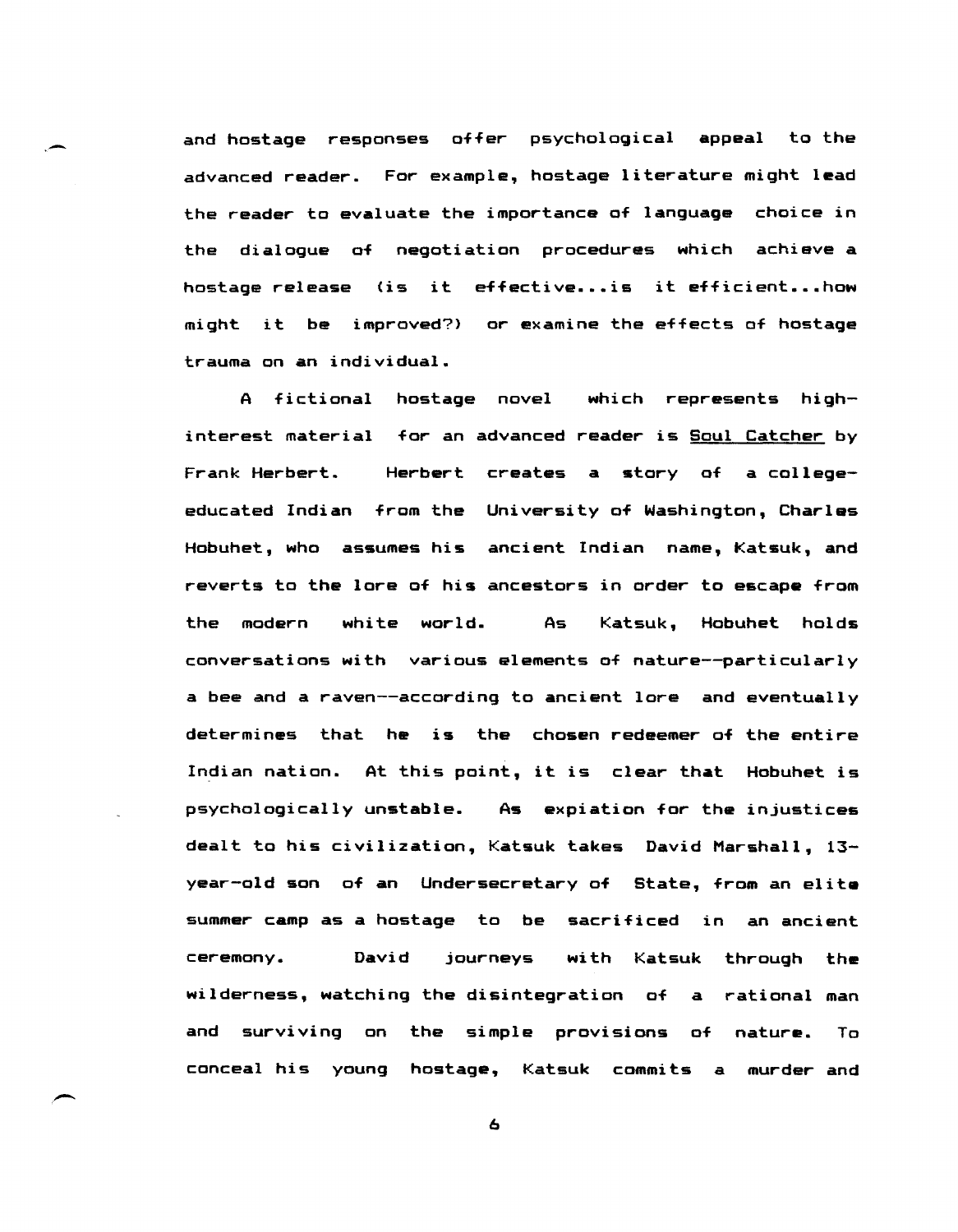rejects pleas to surrender from his fellow Indians; Katsuk focuses only on his sacrificial mission. Yet David influences Katsuk's behavior--Katsuk begins to care for David, trying to please his victim. capabilities capture Katsuk's respect. David's endurance In a tense final ceremony to carry out the ancient rites, Katsuk kills David; moments later the search party finds Katsuk cradling the dead child.

.-

--

Soul Catcher provides fertile ground for classroom  $study:$  basic plot, theme, and characterizations: ethnic/cultural awareness study; and the examination of style and format. The plot and characters strongly appeal to the students' needs to identify with characters. Herbert weaves a journey of turmoil--the destruction of Katsuk's psychological stability as well as David's progression toward death. Students will initially hate and fear Katsuk for his assault on David. But as David grows attached to Katsuk (because of his dependence on Katsuk for his survival in captivity), the students will become less hostile to Katsuk and might experience hints of a phenomenon known as the Stockholm Syndrome--a situation in which a victim feels empathy for a captor--which was coined as a result of a hostage incident in Sweden in 1973.

The Stockholm Syndrome is particularly relevant when studying this novel. Details of the original incident best explain the coining of the phrase. Jan-Erik Olsson, an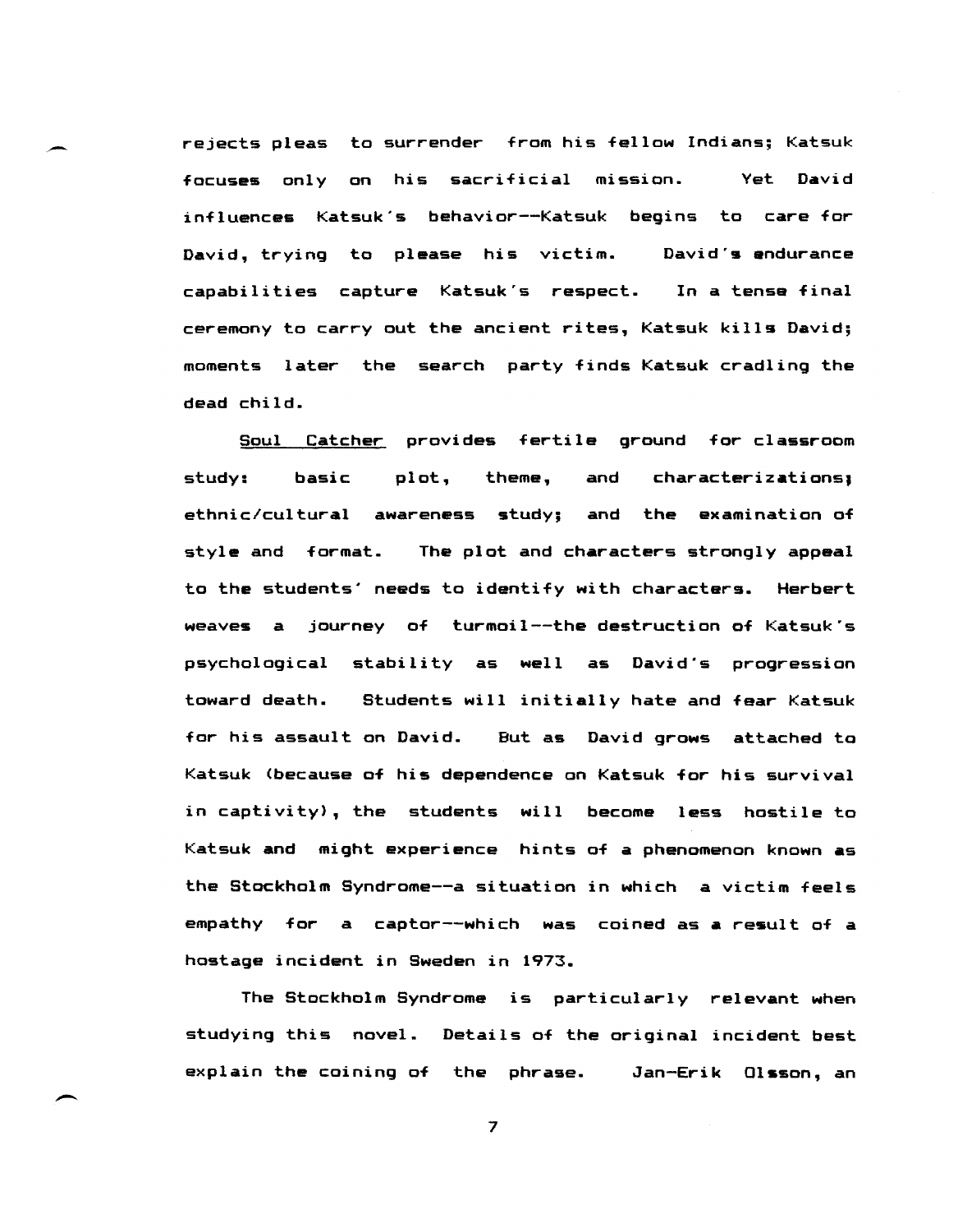escaped Swedish convict, marched into the main office of the Sveriges Kreditbank, one of the largest banks in Stockholm, and took several hostages. During the captivity which lasted six days, Olsson became affectionately attached to one young woman, developing An intimate relationship <which remained unconsumated). After the hostage release, both victim and captor were questioned: both admitted the developed affection and intimacy. The woman maintained that she strongly relied on her captor; 01s50n declared that he would not have harmed the hostages because he had become too fond of them. In Soul Catcher, the dependence relationship between David and Katsuk parallels the fondness which develops between victim and captor who experience the Stockholm Syndrome; David relies on Katsuk for survival, while Katsuk, in turn, cares for David.

Classroom instruction might follow several avenues with Soul Catcher. Discussions on the various issues of hostagetaking, victim response, and the Stockholm Syndrome are topics obviously suggested in the novel. A secondary teacher might choose to explore the Indian culture's attention to ritual as well as the history of Indian injustices; a teacher might direct study to the removal of Indians to reservations or the lack of Indian voice in minority movements. It seems to me that Soul Catcher is also an appropriate piece of literature to demonstrate how content is realized through precise dialogue, vivid

B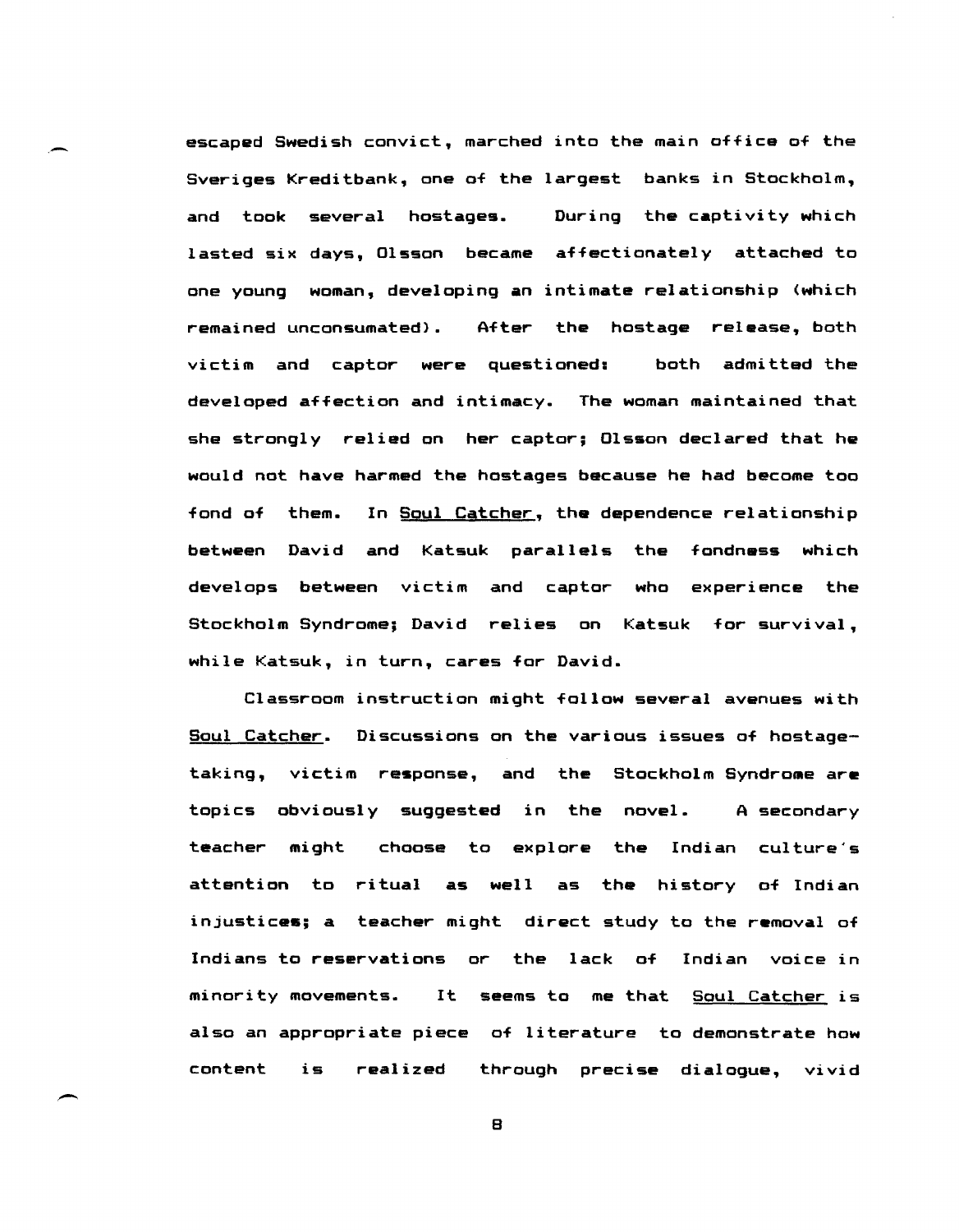descriptions of actions, and format. Herbert initially alternates the perspectives of captor and victim with chapter divisions. But after Katsuk's capture of David, Herbert stops his alternation pattern and begins to insert intrusive paragraphs which interrupt the flow of action to provide essential information about Katsuk and the captivity--relevant portions from Katsuk's college anthropology papers, David's parents' reactions, and police negotiation tactics. The format is complex, but it achieves a multi-perspective view on this captivity. The secondary teacher should preview Soul Catcher for offensive language and sexual explicitness--David has a passionate encounter with a tribal woman--which might rouse objections from students, parents, or administrators.

While much of the primary hostage literature is written at the moderate-to-difficult reading level, several works fall into the high-interest, easy-reading category. Commonly, students who require easy reading material flinch at the blah, simplistic nature of most Dick-and-Jane-see-Spot literature which is supposed to nurture their faulty reading skills. I maintain that contemporary literature- hostage literature--tends to attract students. This perhaps holds most true with easy-reader students.

From a smattering of hostage literature, Killing Mr. Griffin by Lois Duncan illustrates easy reading material on the topic of hostages. Duncan weaves a highly complex story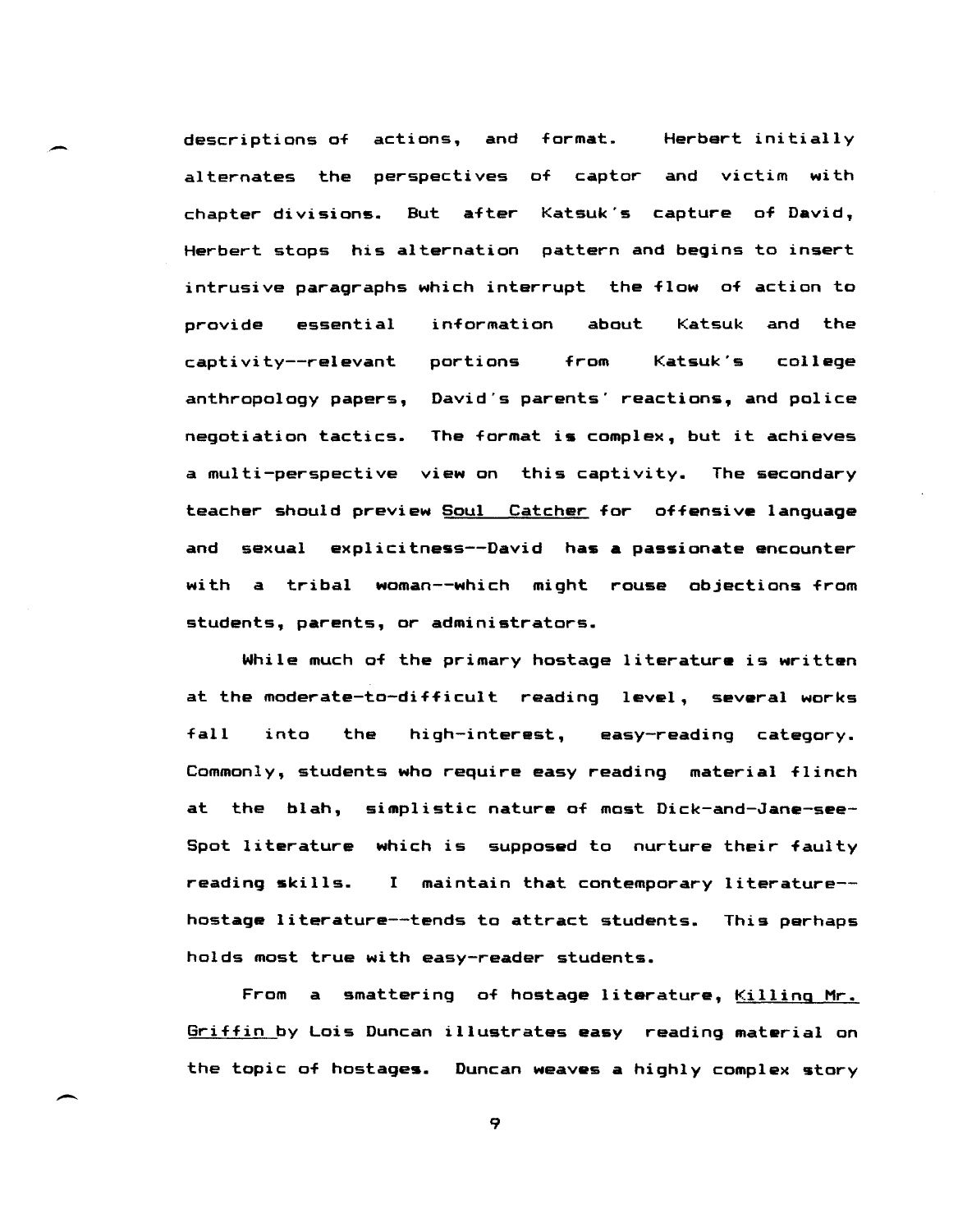of five teenagers who strike out against their strict English teacher, Mr. Griffin, by kidnapping him. Mark, the maverick of the group, coerces and manipulates the remaining four students to capture Mr. Griffin in order to remove him to a hideaway and torment him. Mr. Griffin must beg for his freedom, admitting his unfairness as a teacher. But the plans fail--Mr. Griffin dies of a coronary attack because he does not receive his nitroglycerin pills on schedule. After the death of Griffin, the five cover up their deed with alibis and false information. But guilt breeds paranoia; someone will eventually leak the truth. To conceal the initial crime, Mark coerces additional deceitful actions (false alibis and perjury), commits a murder, and attempts to destroy the weakest group member.

The students will like the five characters who possess qualities with which they will identify; the setting could be any high school. Students will recognize Betsy Cline, the high-strung cheerleader who is honored simply because the group includes her; David Ruggles, the class activist who holds a student council office and participates in various organizations; Jeff Garrett, the athlete who makes the grades in order to play basketball; and Sue McConnell, the academic "brain" who acts as the group's conscience. Like the characters in Breakfast Club (a movie every teenager has viewed), the five lively characters appear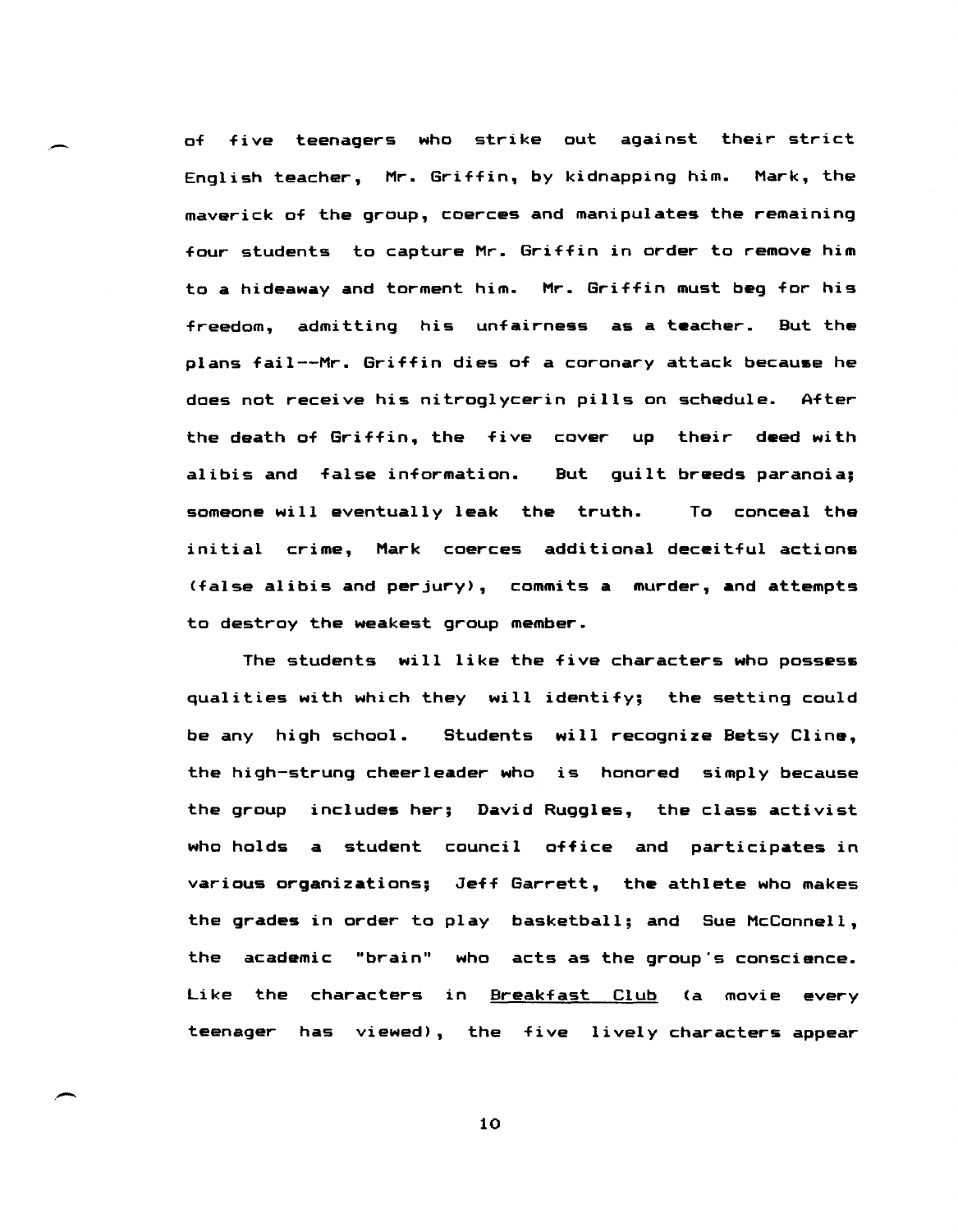mismatched in personalities and backgrounds; yet they work together to form an intriguing story.

While somewhat intricate, the plot of Killing Mr. Griffin can be easily followed. Duncan keeps details to a minimum throughout the flow of the story; plenty of dialogue (especially between Sue and the other four) keeps the pAce naturally powerful. The secondary teacher should examine Killing Mr. Griffin before class assignment for offensive language and the presence of psychological turmoil.

The reading of Killing Mr. Griffin prompts discussion of good versus evil, manipulation of good (yet immature) people who are mesmerized by an influential person to act criminally, and irrational behavior of a psychopath. The opportunity to nurture critical reading skills involves asking the basic knowledge-recall questions as well as fostering comprehension (compare/contrast the five students' behaviors) and analysis skills (what would you do if...?). Killing Mr. Griffin is an emotive piece of literature--it will elicit strong student response and opinion.

# PRIMARY READING MATERIAL

.-

 $\overline{\phantom{0}}$ 

The following annotated list of primary hostage literature provides preview information to give secondary teachers some initial direction in choosing hostage readings. Certainly,this is only a sampling of the vast body of materials available on the hostage subject.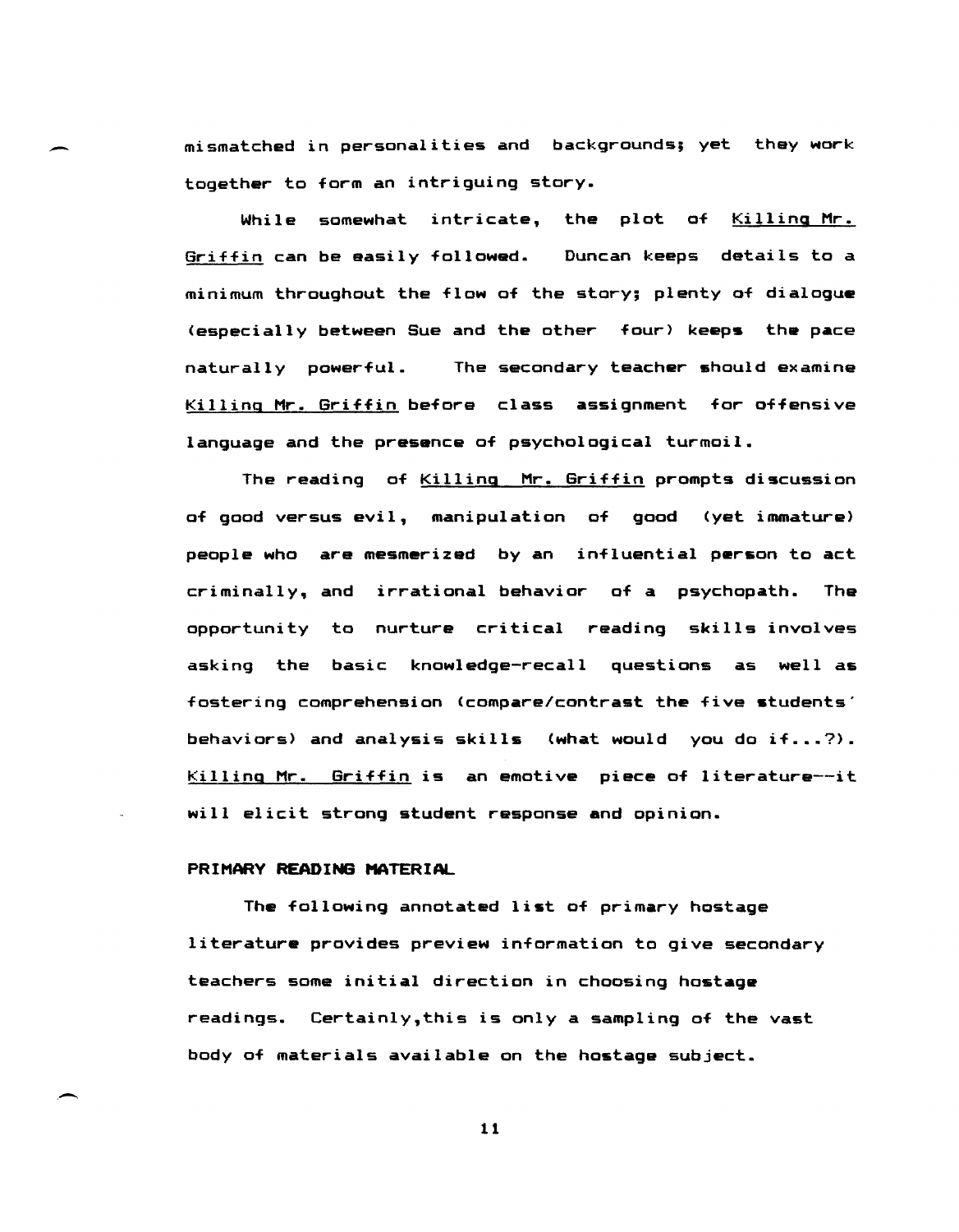Behan, Brendan. "The Hostage." Theatre Workshop 1958. Set in a shabby Dublin boarding house, the play dramatizes the plight of an English soldier who is taken hostage<br>as a retaliation for an Irish Republican – who – is as a retaliation for an Irish Republican sentenced to hang. (Preview for offensive language and sufficient background in knowledge of Anglo-Irish relations; fiction).

 $\overline{\phantom{0}}$ 

 $\overline{\phantom{a}}$ 

- Harbert, Mary Ann. Captivity. New York: Delacorte Press, 1973. Harbert's testimony of her 44-month survival as a prisoner of the Red Chinese.
- Mazer, Norma Fox. Corporation, 1981. Thirteen-year-old Terri Mueller remembers life only with her father, yet something isn't right. kidnapped her from her mother after a divorce, and her mother is alive. fiction) • Taking Terri Mueller. New York: Hearst Terri discovers that her-father-had<br>com-her-mother-after-a-cdivorce. and (Moderate reading level;
- Mazer, Norma Fox, and Harry Mazer. The Solid Gold Kid. New York: Dell Publishing Co., Inc., 1977. Derek Chapman, son of a multimillionaire, is kidnapped along with four other teens by a couple who demand a ransom. The five experience mental and physical torment as they await their outcome. (Preview for offensive language; easyreading; fiction).
- Peckham, Howard H. Captured by Indians: True Tales of Pioneer Survivors. New Jersey: Rutgers University Press, 1954. A compilation of tales of captivity from 1676 to 1864.
- Rardin, Susan Lowry. Captives in a Foreign Land. Boston: Houghton Mifflin Company, 1984. Six American children of various ages and backgrounds are taken hostage by<br>terrorists who are appealing for U.S.nuclear terrorists who are appealing for disarmament. The six become strongly interdependent as they survive in a foreign land. (Preview for offensive language; high-interest suspense; moderately easyreading; fiction).
- Vanderbeets, Richard, ed. Selected Narratives. Knoxville: The University of Tennessee Press, 1973. captivity narratives spanning from 1642 to 1836. Held Captive by Indians: Various primary works of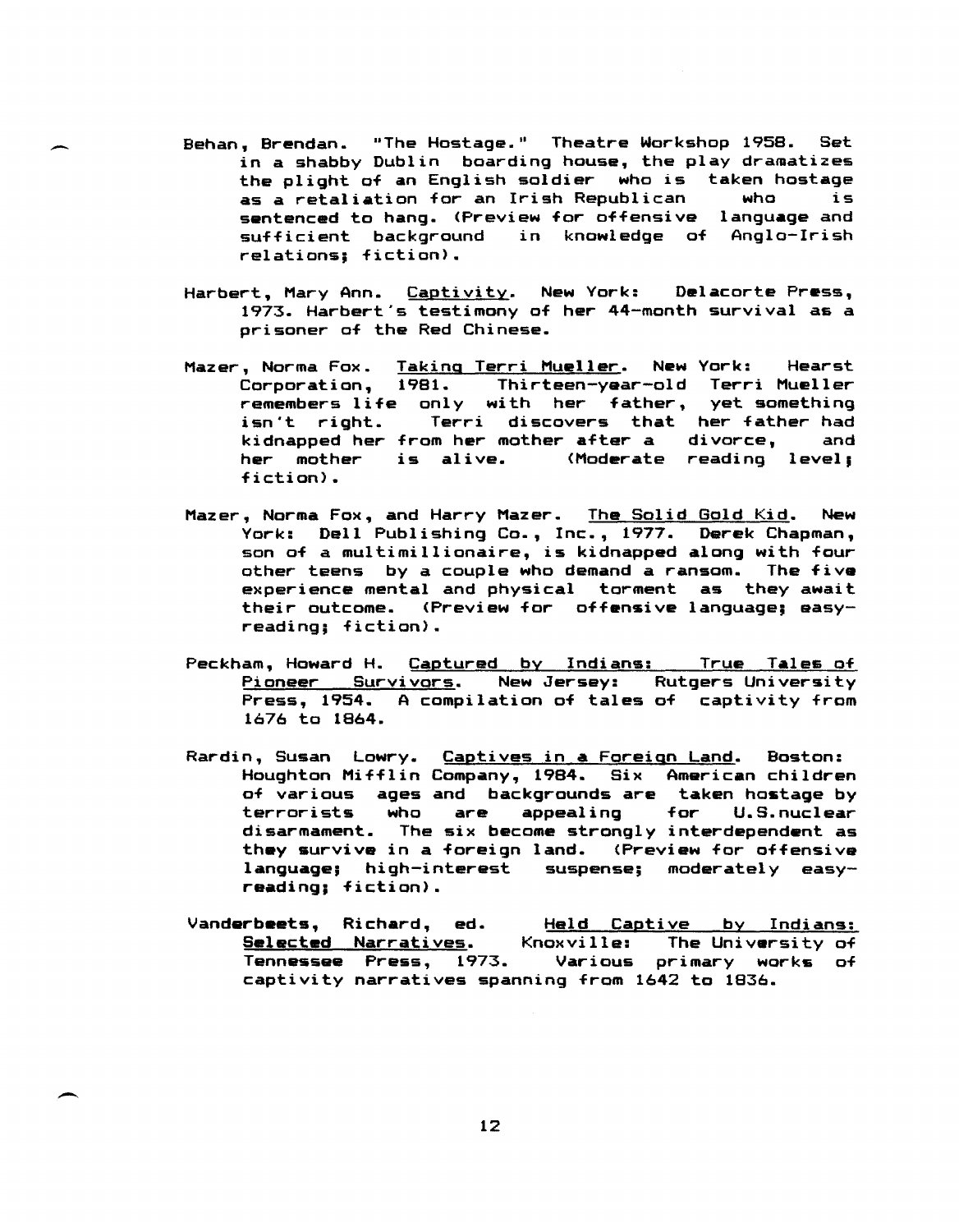# SUPPLEMENTAL SELECTIONS

Shelves abound with reference material, essays, case studies, and psychological research on hostage situations. Consulting The Reader's Guide or The New York Times Index will lead the secondary teacher to hundreds of articles on various hostage incidents; in addition, researching hometown newspaper libraries might lead to the study of local incidents. The following books contain material to be used as background resources for the secondary teacher as well as sources from which to pull essays and case studies on topics ranging from how hostage-takers view their terrorism to the hostages' view on surviving captivity.

- Bolz, Captain Frank, and Edward Hershey. Hostage Cop. New York: Rawson, Wake Inc., 1979. A candid account of the New York City Police Hostage Negotiating Team and its leader, Frank Bolz; discussion of hostage incidents in which the team has been involved.
- Crelinsten, Ronald D., and Denis Szabo. Hostage Taking. Lexington, Massachusetts: D.C. Heath and Company, 1979. Results from an international seminar on various approaches to the common concern of hostage-taking; discussion of prevention and control of hostage incidents as well as actual case studies supporting a theory (or theories) on hostage negotiation.
- Jenkins, Brian M., ed. Terrorism and Personal Protection. Boston: Butterworth, 1985. Various authors discuss the threat of terrorism (hostage-taking, kidnapping, assassination) of an individual. The discussion is targeted at people who are highly probable candidates for terrorism attempts.
- Mather, George F. Hostage: Police Approach to a Contemporary Crisis. Springfield, Illinois: Charles C. Thomas, 1977. A review of accepted techniques and procedures for police hostage negotiations; possible police approaches and hostage responses are outlined.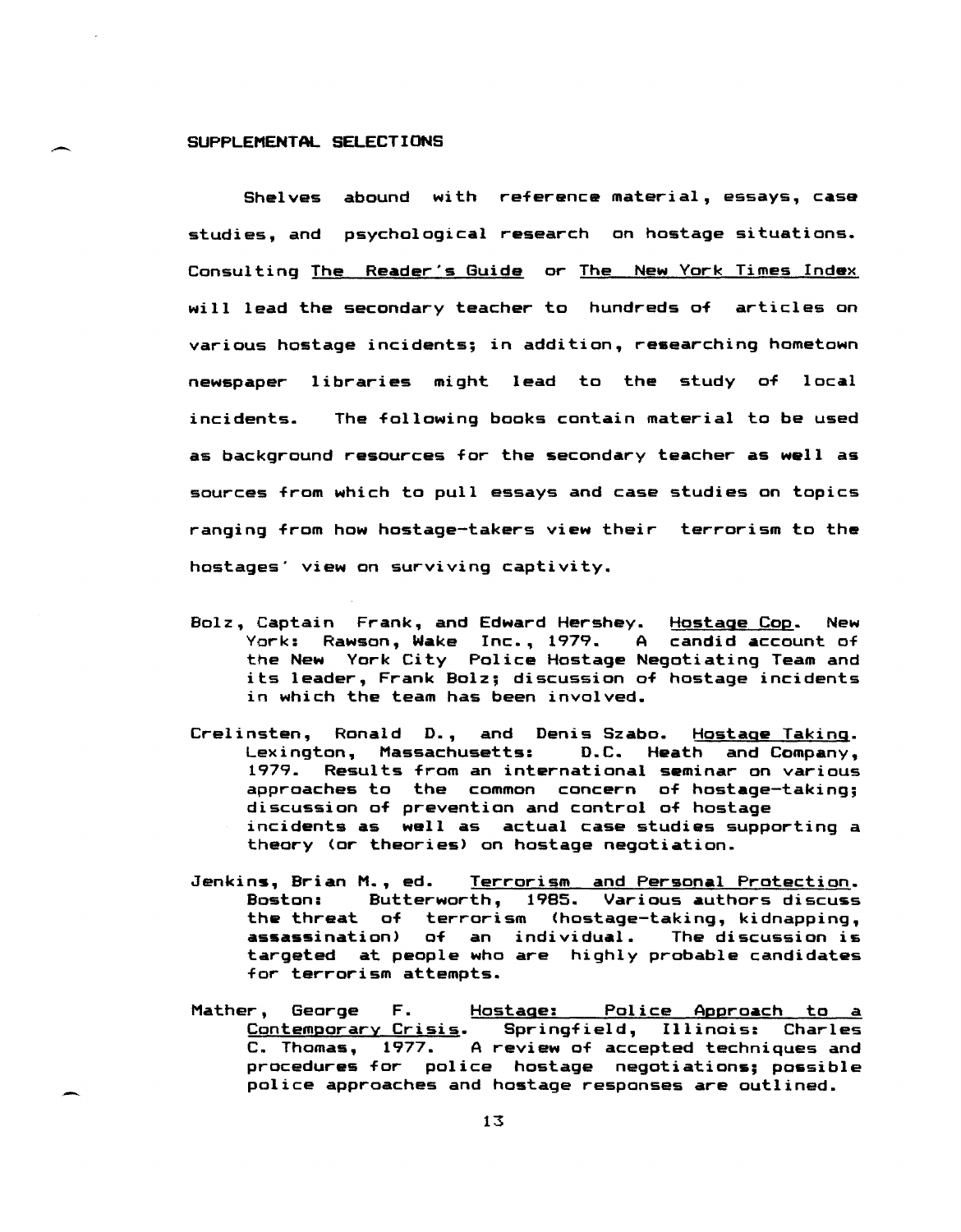- Miller, Abraham H. Terrorism and Hostage Negotiations. Boulder, Colorado: Westview Press, Inc., 1979. An examination of the ways captors manipulate hostage situations and the responses of negotiating teams; discussion of policy on hostage situations and the considerations for policy establishment.
- Miron, Murray S., and Arnold P. Goldstein. Hostage. New York: Pergamon Press, Inc., 1979. An explanation in laymen's terms of hostage psychology and negotiation procedures; description of various hostage incidents-- Hearst, Kiritsis, and Hanafi Muslim cases.
- Moorehead, Caroline. Hostages to Fortune: A Study of Kidnapping in the World Today. New Yorke Athenum, 1980. A study of hostages taken for ransom or political reasons; particular historical cases (e.g., the Lindbergh case) are described.
- Ochberg, Frank M., and David A. Soskis. Victims of Terrorism. Boulder, Colorado: Westview Press, Inc., A study concentrating on the victims of a hostage situation--their behavior, reactions, and their aftermath problems.
- Schreiber, Jan. The Ultimate Weapon: Terrorists and World Order. New York: William Morrow and Company, Inc., 1978. An examination of the targets of terrorism An examination of the targets of terrorism (nationally and internationally) and the power of terrorist tactics.

#### AUDIO-VISUAL SUPPLEMENTS

Our television newscasts and motion pictures provide an ample supply of media coverage to hostage situations. In addition to the listed selections, various television episodes (particularly police programs such as Cagney and Lacey or Hill Street Blues) increase the number of available materials. These episodes seldom have intrinsic literary value, but they may be tools with which the secondary teacher can move students into the reading of hostage literature. Naturally, some of these programs may glorify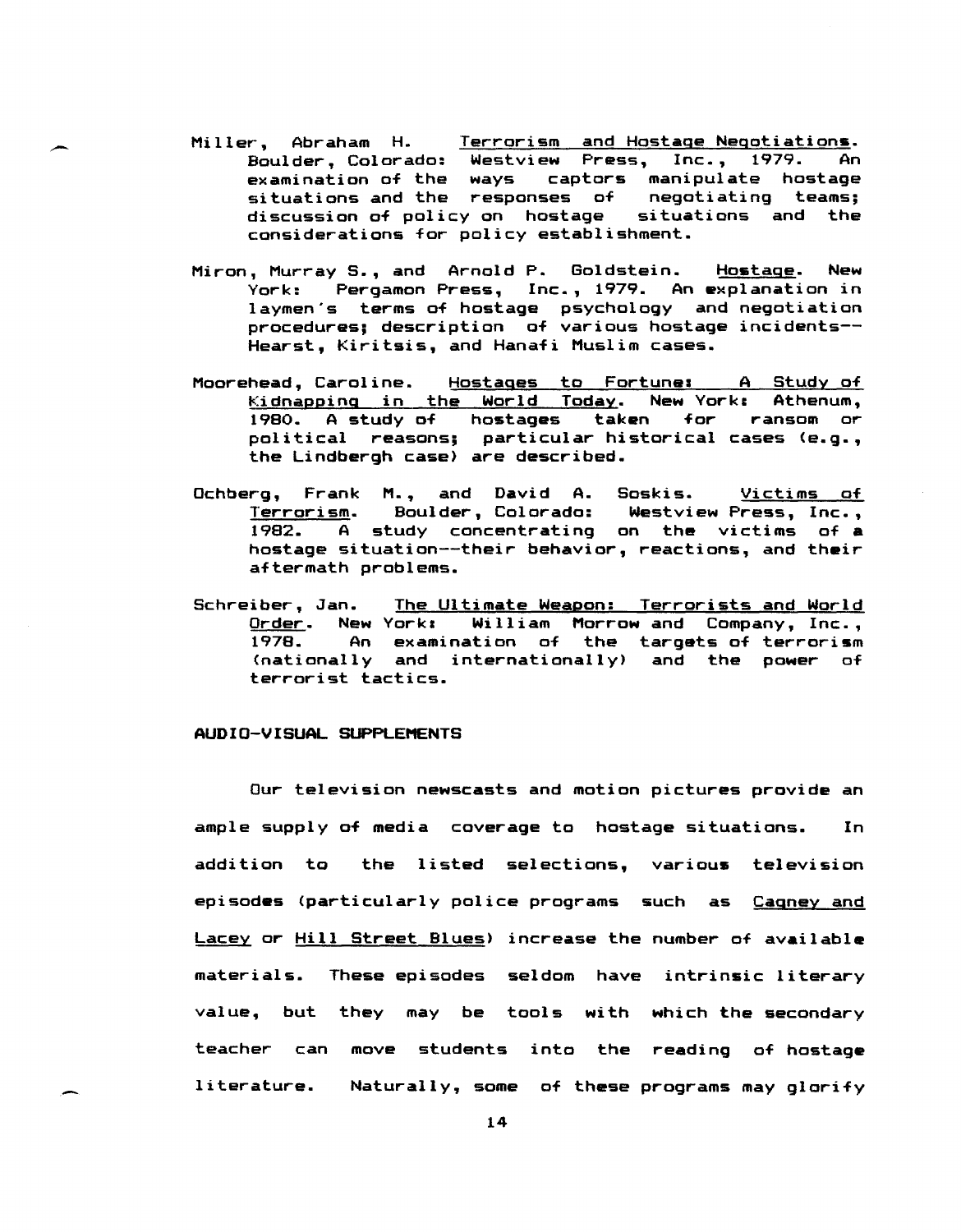actual negotiation procedures, but selected episodes are worthwhile for viewing. The students, in addition, will be able to add to the list of movies that they have seen which deal with hostages.

### **Filmstrip**

Hostages--Iran: terror, torment, tension. New York Times Co., 1980. Produced by Vincent J. Amato Productions. Presentation of political situations leading up to the Iranian hostage crisis; includes filmstrip guide and discussion questions.

### Video Tape 3/4"

The Press Held Hostage. Creator Michele De Mardon. Ball<br>State University, 1981. Exploration of media's 1981. Exploration of media's responsibilities and involvement in a hostage crisis; presentation of Tony Kiritsis' mock news conference with comments from Indianapolis broadcasters. (Preview for offensive language).

### Special Report Program

Hostage. ABC Television Network, January 30, 1978. Examination of various hostage situations.

#### Motion Pictures

- Dog Day Afternoon. 1975. In this comedy based on a reallife hostage situation in Brooklyn on August 22, 1972, Al Pacino portrays one of two captors who negotiates with the police outside his hideout for the release of his hostages. Pacino, as Sonny, early on asserts why he is holding the hostages--to obtain money for a sexchange operation for his sexual explicitness and offensive language).
- White Nights. 1985. Mikhail Baryshnikov and Gregory Hines portray two dancers held captive in the Soviet Union. Depicts procedures for escape and release. (Preview for offensive language).

News Transcripts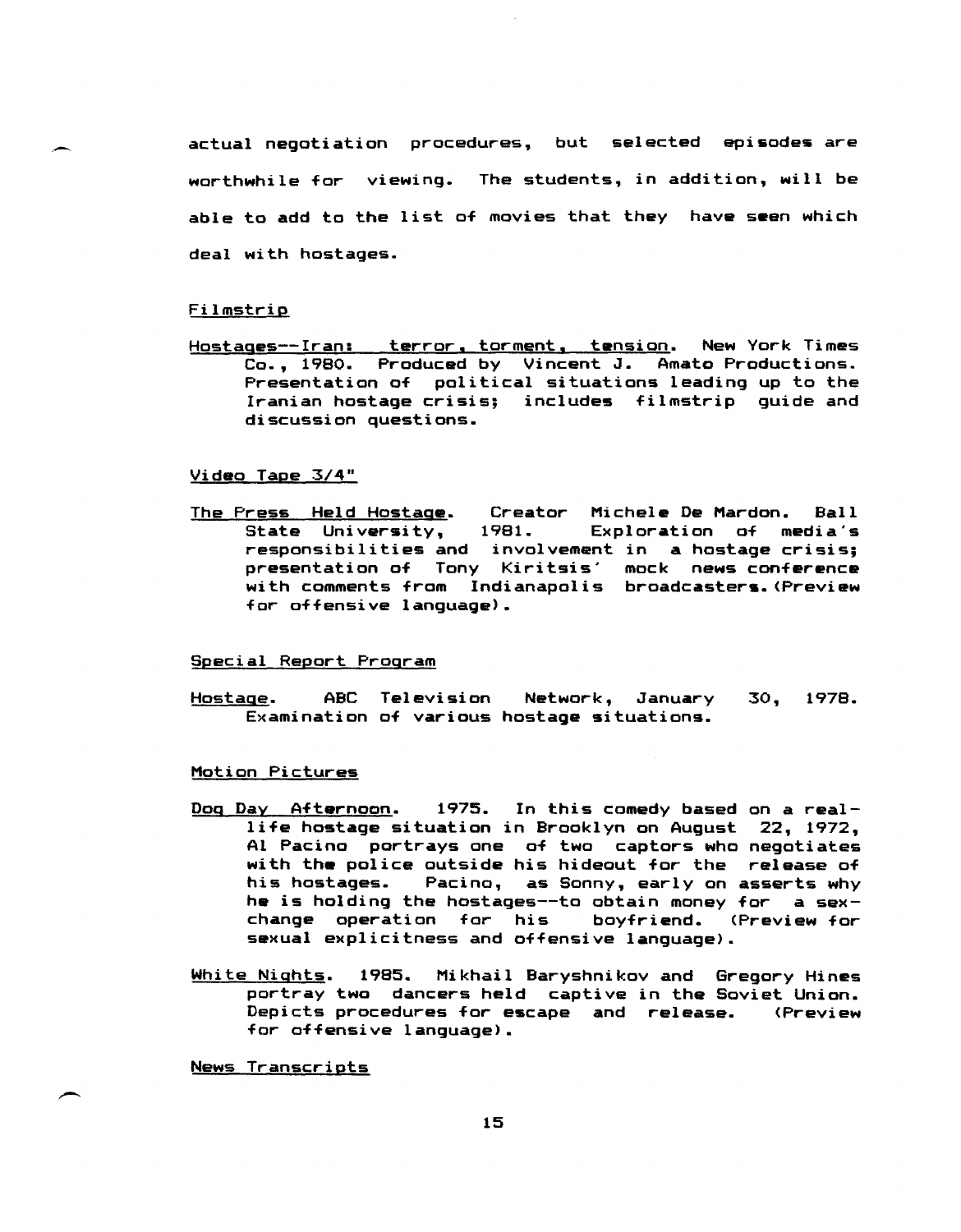To further illustrate journalistic/media techniques, a<br>teacher can locate printed newscasts transcripts in newscasts transcripts in<br>For example, from CBS-News television network indexes. Index:

"Essays on Past American Hostage Incidents" (CBS Special Report). January 20, 1980, p.59.

"Hometowns Welcome Returning Hostages Back Home" (CBS Evening News) • January 31, 1980, p.5.

## COMPOSITIONS AND PROJECTS

While individual works of literature team with ideas for compositions and projects, teachers can offer comprehensive compositions and project assignments which foster interesting classroom activities. I suggest several possibilities for compositions and projects below; these ideas might be useful to springboard the students to other compositions and projects.

### **Compositions**

Students keep a journal as a response to a hostage situation scenario. They imagine activities, feelings, and emotions over their time of captivity.

Using a hostage scenario (easily accomplished--pattern after an actual case, changing names, etc.), student explains his process of resolving the situation as a negotiator--his considerations, view of Situation, orders of operation, procedures, and assessment/evaluation after the mission.

#### Projects

 $\overline{a}$ 

Characteristic Quality Test--assessment of qualities which best describe a hostage, a hostage-taker, and which best destribe a hostage, a hostage-taker, and<br>negotiator. Students choose from lists of 60 negotiator. Students choose from lists of 60<br>characteristics the qualities they think best describe each of these three kinds of people. (Available in appendix A of Hostage by Murray Miron and Arnold P. Goldstein).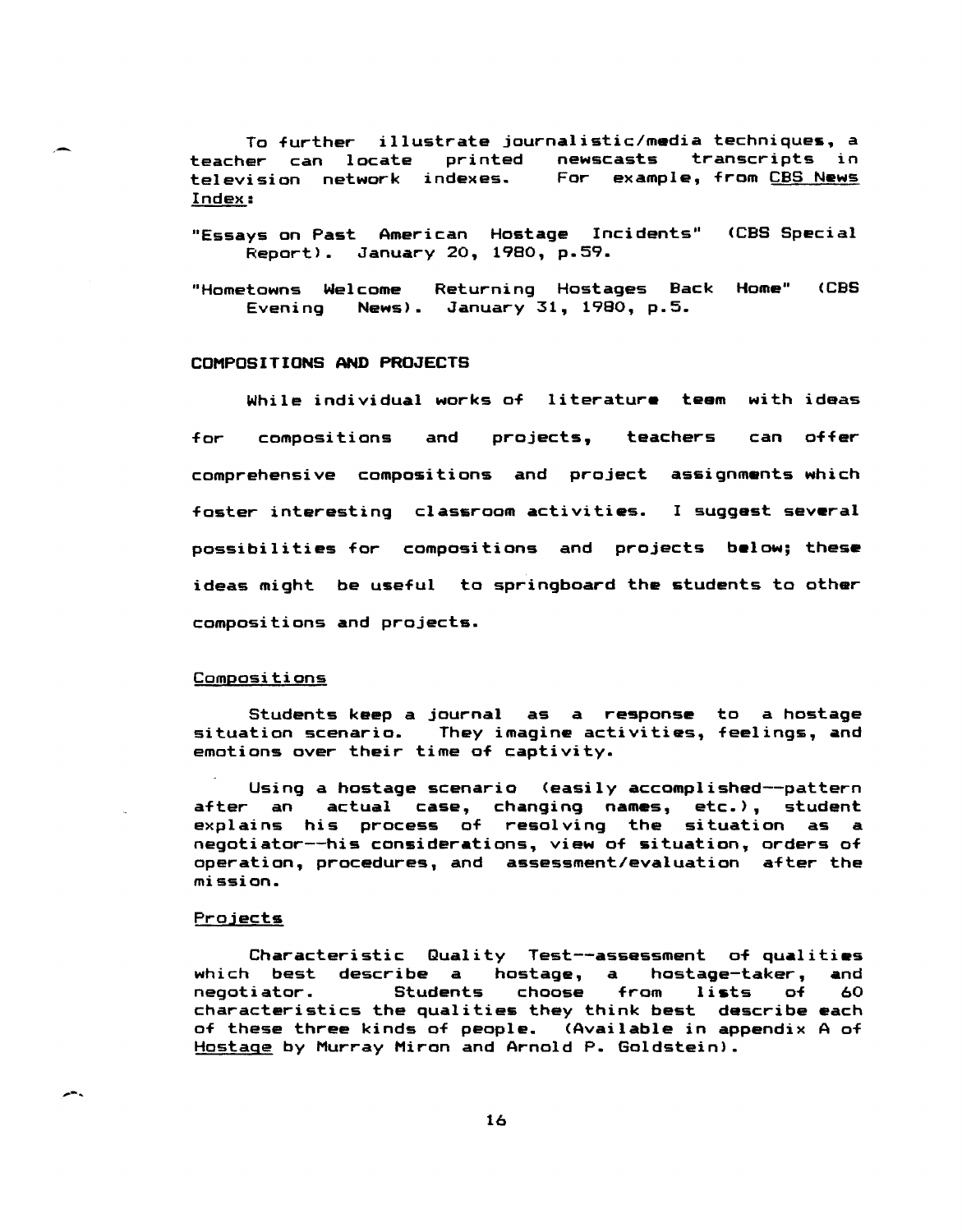.- Pictured Situations Test--cartoon sketch which requires the student to complete the cartoon dialogue. Given the particular cartoon sketch, the student completes responses to another character's comments; students must exercise langu<mark>age skill and</mark> accurate word choice. (Available in<br>appendix A of Hostage by Murray Miron and Arnold P. A of Hostage by Murray Miron and Arnold P. Goldstein>.

> Following an explanation of the intentions<br>uge incidents--expressive purposes (to hostage incidents--expressive captor's power and significance) or instrumental motives (to attain what will personally or politically benefit the captor)--the students examine various case studies and analyze the intention of each incident. involved in display a

### CROSS-DISCIPLINE POSSIBILITIES

The study of hostages does not need to be confined solely to the English classroom. Two or three teachers might consider a cooperative effort in order to teach the subject.

# Hostage Crisis Coverage in Media

A journalism teacher might lead students to examine the media coverage of hostage incidents with particular emphasis on debating the responsibilities of the media, considering<br>the jeopardy of hostage reporting (media hype), and the jeopardy of hostage reporting (media hype), and establishing guidelines and limitations. Hostage crises certainly produce abundant publicity; the media inevitably become involved in hostage situations in a variety of ways. While the media provide commentary on the hostage situation, the media also publicize the hostage-taker's demands (often and describe the judicial consequences--the trial and sentences--of the arrest of the The media must determine the limitations of news<br>. Do the media sensationalize the facts? Do they reporting. Do the media sensationalize the facts? judiciously cover the hostage event? Should the media take a role in the negotiating procedures by directly contacting the hostage-takers? What type of communication among hostage-takers, media, and negotiators might bast resolve a hostage crisis?

#### History of Hostage Situations

 $2.51$ 

The history/social studies teacher could provide historical and political information to the students as well